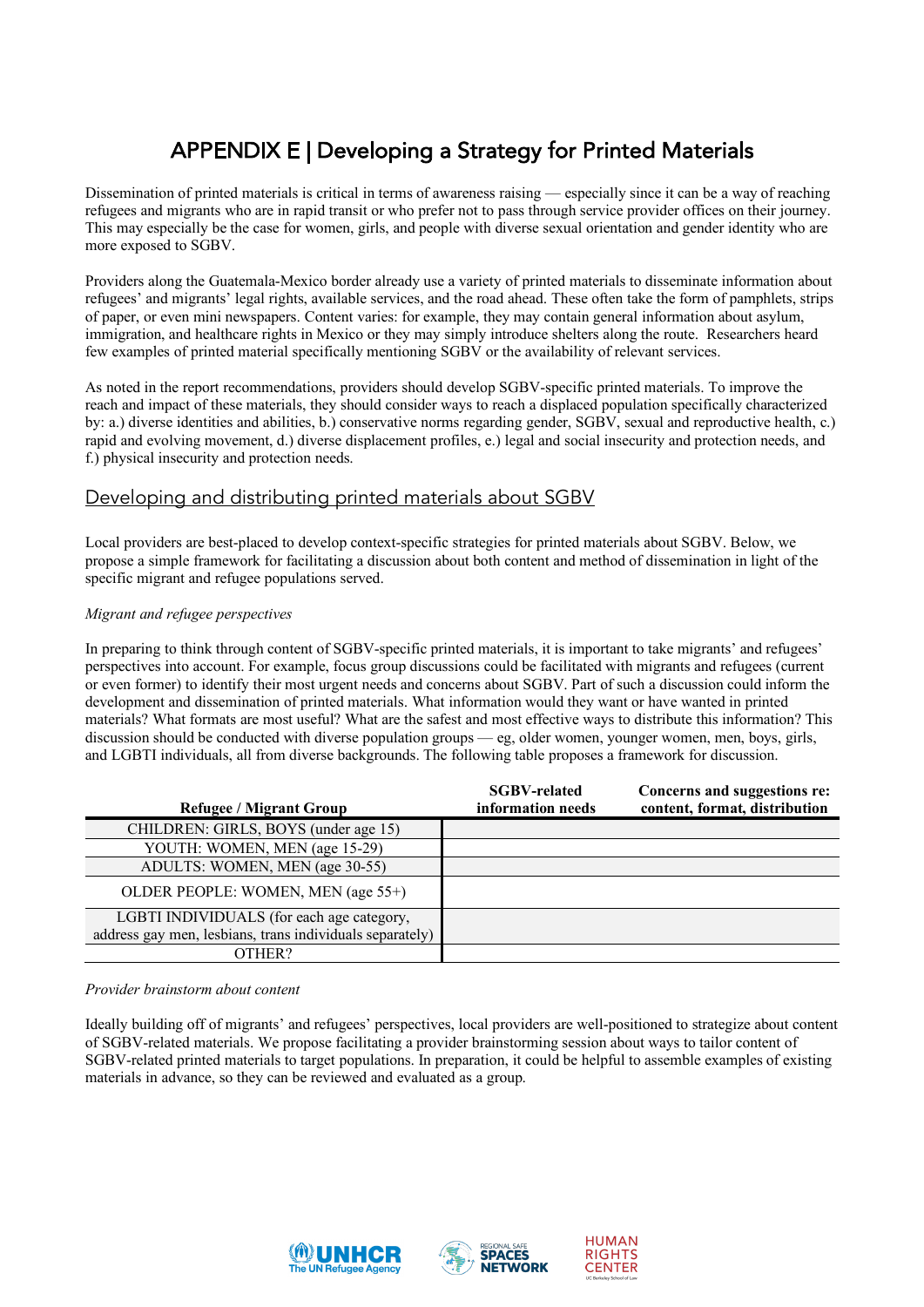The table below provides a sample framework for subsequent provider discussion:

| <b>Population, context</b><br>considerations<br>(suggested only)                                                        | Possible approaches to content<br>(suggested only)                                                                                                                                                                                                                                                                                                                                                                                                                                                                      | <b>Existing materials</b><br>(providers to<br>evaluate)                                                                                                    | <b>New ideas for SGBV</b><br>materials<br>(providers to identify)                                                                                                                                                                                                                                     |
|-------------------------------------------------------------------------------------------------------------------------|-------------------------------------------------------------------------------------------------------------------------------------------------------------------------------------------------------------------------------------------------------------------------------------------------------------------------------------------------------------------------------------------------------------------------------------------------------------------------------------------------------------------------|------------------------------------------------------------------------------------------------------------------------------------------------------------|-------------------------------------------------------------------------------------------------------------------------------------------------------------------------------------------------------------------------------------------------------------------------------------------------------|
| <b>DIVERSE</b><br><b>IDENTITIES &amp;</b><br><b>ABILITIES</b>                                                           | Identify and use local terms used by<br>different population groups for sex, body<br>parts, violence (i.e. according to diversity<br>in ages, languages, and cultural references)<br>Use graphic forms (cartoons, maps, other<br>illustrations)<br>Offer easy-to-memorize information                                                                                                                                                                                                                                   | How do our current<br>printed materials take<br>diverse identities and<br>abilities into account.<br>including differences<br>in language and<br>literacy? | What SGBV-related content<br>would be appropriate given<br>migrants' and refugees' diverse<br>identities and abilities?<br>Consider age, gender identity,<br>sexual orientation, social &<br>ethnic origin, languages,<br>education levels, family<br>composition, abilities and<br>impairments, etc. |
| <b>CONSERVATIVE</b><br><b>NORMS RE:</b><br>GENDER, SGBV,<br><b>SEXUAL &amp;</b><br><b>REPRODUCTIVE</b><br><b>HEALTH</b> | Identify and use local terms used by<br>different population groups for sex, body<br>parts, violence<br>Frame SGBV in terms of health and well-<br>being<br>Note that SGBV can take many forms and<br>$\bullet$<br>is never right; it happens to men, women,<br>children; it can hurt our bodies and hearts<br>Note that whatever happens to someone,<br>they have the right to get help<br>Include LGBTI-specific services alongside<br>other service provision lists; use safe<br>language advised by LGBTI advocates | How do our current<br>printed materials take<br>refugees' and<br>migrants' social<br>norms into account?                                                   | What SGBV-related content<br>would be appropriate given<br>migrants' and refugees' norms<br>around gender, SGBV, sexual<br>and reproductive health?                                                                                                                                                   |
| <b>RAPID &amp;</b><br><b>EVOLVING</b><br><b>MOVEMENT</b>                                                                | Introduce SGBV generally, noting that it<br>can take many forms and is never OK<br>Summarize legal rights (protection,<br>healthcare, immigration, asylum)<br>Note national hotline<br>Note services available across wide<br>geographic areas<br>Introduce possible self-care techniques<br>$\bullet$                                                                                                                                                                                                                  | How do our current<br>printed materials take<br>rapid and evolving<br>movement into<br>account?                                                            | What SGBV-related content<br>would be appropriate given<br>migrants' and refugees' rapid<br>and evolving patterns of<br>movement through the region?                                                                                                                                                  |
| <b>DIVERSE</b><br><b>DISPLACEMENT</b><br><b>PROFILES</b>                                                                | Consult legal experts to identify key<br>$\bullet$<br>differences in legal rights according to<br>displacement profiles<br>Note rights and resources both in-country<br>and cross-border                                                                                                                                                                                                                                                                                                                                | How do our current<br>printed materials take<br>diverse displacement<br>profiles into account?                                                             | What SGBV-related content<br>would be appropriate given<br>migrants' and refugees' diverse<br>displacement profiles?<br>Consider refugees, asylum<br>seekers, IDPs, people in transit,<br>returnees, migrants, etc.                                                                                   |
| <b>LEGAL &amp;</b><br><b>SOCIAL</b><br><b>INSECURITY &amp;</b><br><b>PROTECTION</b><br><b>NEEDS</b>                     | Address legal rights (protection,<br>healthcare, immigration, asylum)<br>Frame SGBV-related services as healthcare<br>$\bullet$<br>services available to citizens and non-<br>citizens alike                                                                                                                                                                                                                                                                                                                            | How do our current<br>printed materials take<br>legal and social<br>insecurity, protection<br>needs into account?                                          | What SGBV-related content<br>would be appropriate given<br>legal and social insecurity $\&$<br>protection needs for refugees<br>and migrants?                                                                                                                                                         |
| <b>PHYSICAL</b><br><b>INSECURITY &amp;</b><br><b>PROTECTION</b><br><b>NEEDS</b>                                         | Note that services are private and<br>$\bullet$<br>confidential (if that can be said)<br>Minimize potential impression that holder<br>of printed matter is a victim or plans to<br>report crime<br>Offer easy-to-memorize information<br>Note national hotline<br>Use easily identifiable "safe" logos (eg,<br>UNHCR, Red Cross)                                                                                                                                                                                        | How do our current<br>printed materials take<br>physical insecurity<br>and protection needs<br>into account?                                               | What SGBV-related content<br>would be appropriate given<br>migrants' and refugees'<br>physical insecurity, including<br>risk of violence, and protection<br>needs? How does this change<br>during each phase of<br>displacement?                                                                      |